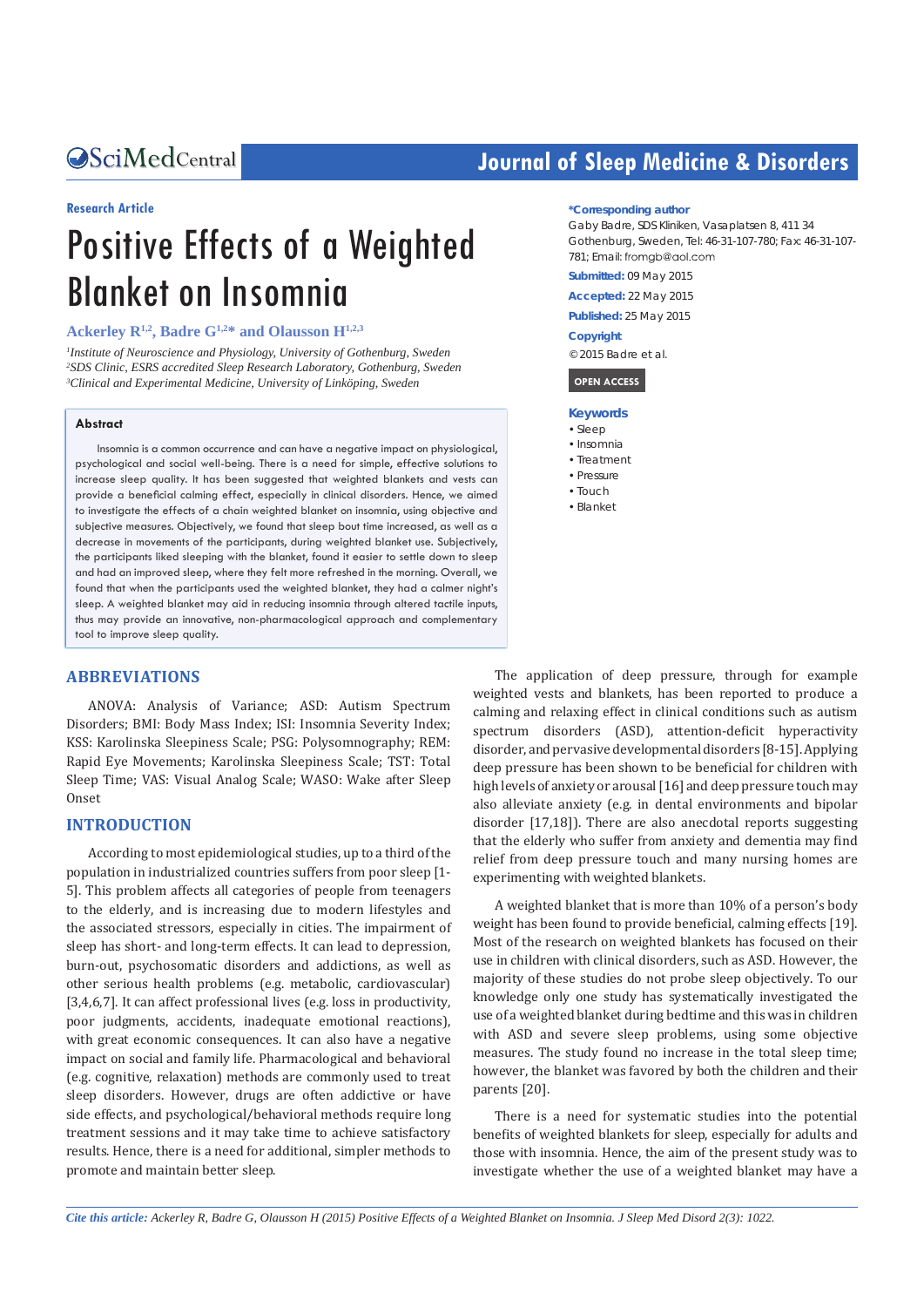positive impact on adults with sleeping problems, mainly chronic insomnia.

# **MATERIALS AND METHODS**

# **Intervention**

There are several weighted blankets on the market. For this study we used a new type of chain-weighted blanket (Somna AB, Stenkullen, Sweden), currently used both in nursing homes for the elderly and in patients with ASD. The weight is provided by a metal chain construction, which is evenly distributed throughout the blanket and provides constant tactile stimulation across the body. The participant can choose to sleep with the chain or the padding side of the blanket closest to their body (hence provide a different sensation). They can also use an additional quilt, either over or under the blanket. The blanket is weighted without being thick, and the fabric is such that the blanket does not particularly provide additional warmth. Three weights were available (6, 8 or 10 kg) and the participants could select the most comfortable one. The majority of the participants in the present study selected the 8 kg blanket.

#### **Study design**

A repeated-measures study was undertaken in two clinical sites in Sweden, over the course of a year. For each participant, the study lasted 4 weeks. There was no control group, as the participants were their own control, with baseline pre-test and post-test measures. The study was approved by the Ethical Committee of the Sahlgrenska Academy in Gothenburg and was conducted according to the Declaration of Helsinki. Written, informed consent was obtained from all the participants before taking part and they were paid for their time. Prior to undertaking the study, an effect size analysis was conducted to ascertain the approximate number of participants required for significant effects. This was based on statistical analyses from objective and subjective results of a previous pilot study on 5 participants. Cohen's d was used to calculate an effect size of 0.75, with a power of 0.8 (ratio 4:1 between type 1: type 2 errors); a minimum of 26 participants was required to gain statistical differences. Hence, we aimed to recruit 30 participants to account for drop-out and technical failures, due to the complexity of the study and its design.

#### **Study population**

The inclusion criteria were: participants' of\genders, aged 20-66, complaining of chronic insomnia, which was defined as difficulties in falling asleep and/or maintaining sleep for several nights a week (> 3 days) for more than 3 months, and having feelings of not being refreshed when waking up in the morning. If they were on medication upon entering the study, this was continued throughout the trial period. Otherwise they had to be healthy. The exclusion criteria were presence of illnesses or newly discovered problems (<6 months), for example, sleep apnea, untreated metabolic disorders or high blood pressure. The participants should not have changed any medication in the prior 4 weeks to commencing the study.

Participants were selected by advertising at the sleep clinics and through leaflets on boards. A total of 33 healthy participants complaining of chronic insomnia were recruited for the study; 31 completed the protocol (11 men, 20 women). For further details about the participants, see Table 1. Prior to the study, the participants also completed various questionnaires covering environmental and lifestyle factors, including their health status, irregularity in sleep-wake patterns and life style, variability of sleep during the weekend, the presence of any sleep phase delay or advance, their perception of sleep quality, and if they used any medication.

The level of insomnia per participant was determined according to the 7-item Insomnia Severity Index (ISI) [21], which assesses the nature, severity, and impact of insomnia in their life. Each question is rated from 0 (no problem) to 4 (severe problem), with the total possible score being 28. A score of less than7 reflects no clinically significant insomnia, 8-14 being subthreshold insomnia, while 15-21 represents moderate insomnia and a score greater than 22 indicate severe insomnia. The 8-item Epworth Sleepiness Scale [22] was used to reflect any daytime consequences of insomnia (i.e. daytime sleepiness). This consisted of a questionnaire with answers ranging from 0 (no chance of dozing) to 3 (high chance of dozing) to give a total out of 24 points.

#### **Procedures**

After screening and consent, the eligible participants slept for a week in their habitual environment, which consisted the pre-test baseline period. The following test period followed consisted of two consecutive weeks during which the participant used the weighted blanket every night. They pre-selected a blanket weight, but if they felt that it was too light or heavy, they could change it after no more than two nights into the test. The participant returned the blanket after these two test weeks and slept for one more week in their ordinary, habitual conditions (post-test period).

#### **Methods for studying sleep patterns**

The trial design included both objective (physiological) and subjective (self-report) measures.

# **OBJECTIVE MEASURES**

Continuous actigraphy (Actiwatch; Cambridge Neurotechnology Ltd, Cambridge, UK) and comprehensive polysomnography (PSG) recordings, in the participants' own home, were obtained.

The actigraphy watch consisted of an accelerometer that was worn on the same wrist continuously during the 4 week period. Data were stored in the watch unit. Analyses of patterns and frequencies of movements were done by validated algorithms for the recognition of basic sleep-wake patterns. The participants' time-to-bed and waking-up time were reported in their sleep diaries, which defined their sleep periods. The main analyses were conducted on these sleep periods. The variables analyzed included sleep latency, assumed sleep, total wake time, sleep fragmentation index, number of bouts of immobile time and their frequency, as well as the number of sleep bouts and their duration. We did not want to interfere with the ordinary lifestyle and activities of the participants, though we recommended that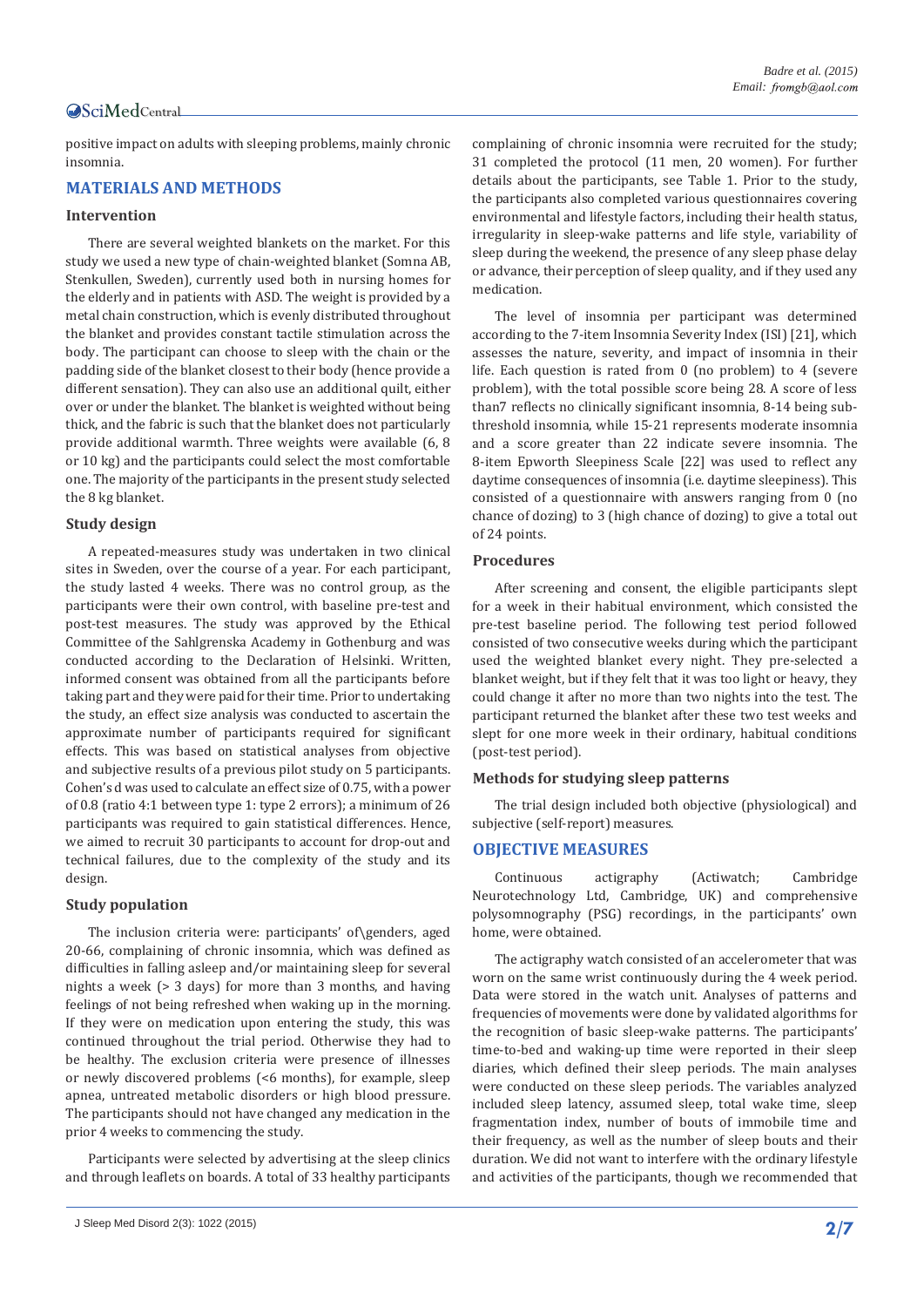#### **Table 1:** Details about the participants.

| Characteristic                          | <b>Number</b> | $Mean \pm SD$     | Range         |
|-----------------------------------------|---------------|-------------------|---------------|
| Age (all)                               | 31            | $47 \pm 14$ years | $21-66$ years |
| Males                                   | 11            | $49 \pm 15$ years | $25-60$ years |
| Females                                 | 20            | $43 \pm 13$ years | $21-66$ years |
| BMI (all)                               | 31            | $25.8 \pm 5.2$    | 19.6-45.4     |
| Males                                   | 11            | $27.1 \pm 2.9$    | 23.9-30.8     |
| Females                                 | 20            | $25.4 \pm 5.8$    | 19.6-45.4     |
| ISI(all)                                | 31            | $20 \pm 5$        | $5 - 28$      |
| Males                                   | 11            | $19 \pm 4$        | $11 - 23$     |
| Females                                 | 20            | $20 \pm 6$        | $5 - 28$      |
| Epworth(all)                            | 31            | 6±4               | $0 - 12$      |
| Males                                   | 11            | $6 \pm 3$         | $2 - 12$      |
| Females                                 | 20            | $6 \pm 4$         | $0 - 11$      |
| Weight of blanket/weight of participant | 31            | $19\% \pm 7$      | 12% - 38%     |
| <b>Ouestion</b>                         | <b>No</b>     | Occasionally/Yes  | <b>Often</b>  |
| Do you take sleep medication?           | 66%           | 21%               | 14%           |
| Do you have an irregular sleep cycle?   | 66%           | 21%               | 14%           |
| Is your sleep different at the weekend? | 48%           | 34%               | 17%           |
| Do you have a phase delay with sleep?   | 90 %          | 10%               |               |
| Do you do shift work?                   | 93%           | 7%                |               |

**Abbreviations:** BMI: Body Mass Index; ISI: Insomnia Severity Index

they avoid major irregularities, if it meant a large variation in their sleep-wake pattern e.g. going to bed late and getting up late during the weekend. For participants that showed these large irregularities in their routine(defined as exceeding 2 hours deviation for 2 or more days), we restricted the analysis to 5 continuous days/nights for both the pre-test and the test period, which typically did not include weekends where the larger sleeping deviations tended to occur.

The PSG was measured using a 23 channel ambulatory polygraph that recorded electroencephalography (electrical brain activity), electromyography (muscle activity), electrooculography (eye movements), electrocardiography (heart beat), respiratory activity and oxygen content in the blood (pulse oximetry), while a sensor pad, placed under the sheets, recorded body movements and positions during the night (Biosaca; Swedsleep AB, Gothenburg, Sweden). Two comprehensive PSG recordings were completed at home, for each participant: one during the first pretest (no weighted blanket) week and one at the end of the third week (test period, with the weighted blanket). PSG analysis was done using the REM Logic software (Embla Systems LLC).

Further to conventional PSG analysis a validated automatic system for analyzing body movements [23] was used (U-sleep; Swedsleep AB, Gothenburg, Sweden). Based on the sensor pad it detected specific movements and classified them into four groups according to their duration(from  $<$  5 s to >15 s), representing jerks or twitches, minor or major adjustments, and turns in the bed. The total number and duration of each of these measures were calculated, as well as the distribution per recording hour, with an emphasis on the next-to-last hour prior to waking up. The following measures were gained: wake after sleep onset (WASO; in mins), total sleep time (TST), sleep efficiency, sleep latency, latency to deep sleep and rapid eye movements (REM), number of awakenings, amount of deep sleep and REM, arousal index, number of stage shifts, of sleep cycles, deep and REM sleep, average deep sleep period, and sleep spindles index.

## **Subjective measures**

During the whole experimental period, the participants filled in a sleep/day diary reporting daytime behavior and sleep perception together, with any comments about their night's sleep and any environmental changes of importance. Each morning, they also reported their 'sleep quality' in a visual analog scale (VAS; with the end-anchors 'Very good' and 'Very bad'), as well as on the Karolinska Sleepiness Scale (KSS; 1= very alert to 9 = very sleepy) [24].

At the end of the study the participants reported their subjective feelings about using the weighted blanket in an 8-item VAS questionnaire, containing specific questions about their sleep with the blanket (Table 2), where lower scores indicated more favorable feelings towards the weighted blanket. Two further questions were asked: (i) 'Which side of the blanket is closest to your body most of the time?' and (ii) 'Did you use something else as a cover, in addition to the weighted blanket?' These were to assess how the participants used the weighted blanket.

## **Data analysis**

Statistical studies were made using SPSS (version 22; IBM, Armonk, NY) and Prism (version 6; Graph Pad, La Jolla, CA) where significant differences of p<0.05 were accepted. All the analyses have been conducted on normalized data, as most of the variables were not normally distributed. Hence, parametric, interval statistics were carried out on the actigraphy, PSG and U-sleep measures and repeated-measures analysis of variance (ANOVA) tests were used. We compared the pre- and posttest data with the weighted blanket data for each variable using Bonferroni post-hoc corrected-significance tests, which controlled for multiple comparisons. It was not always possible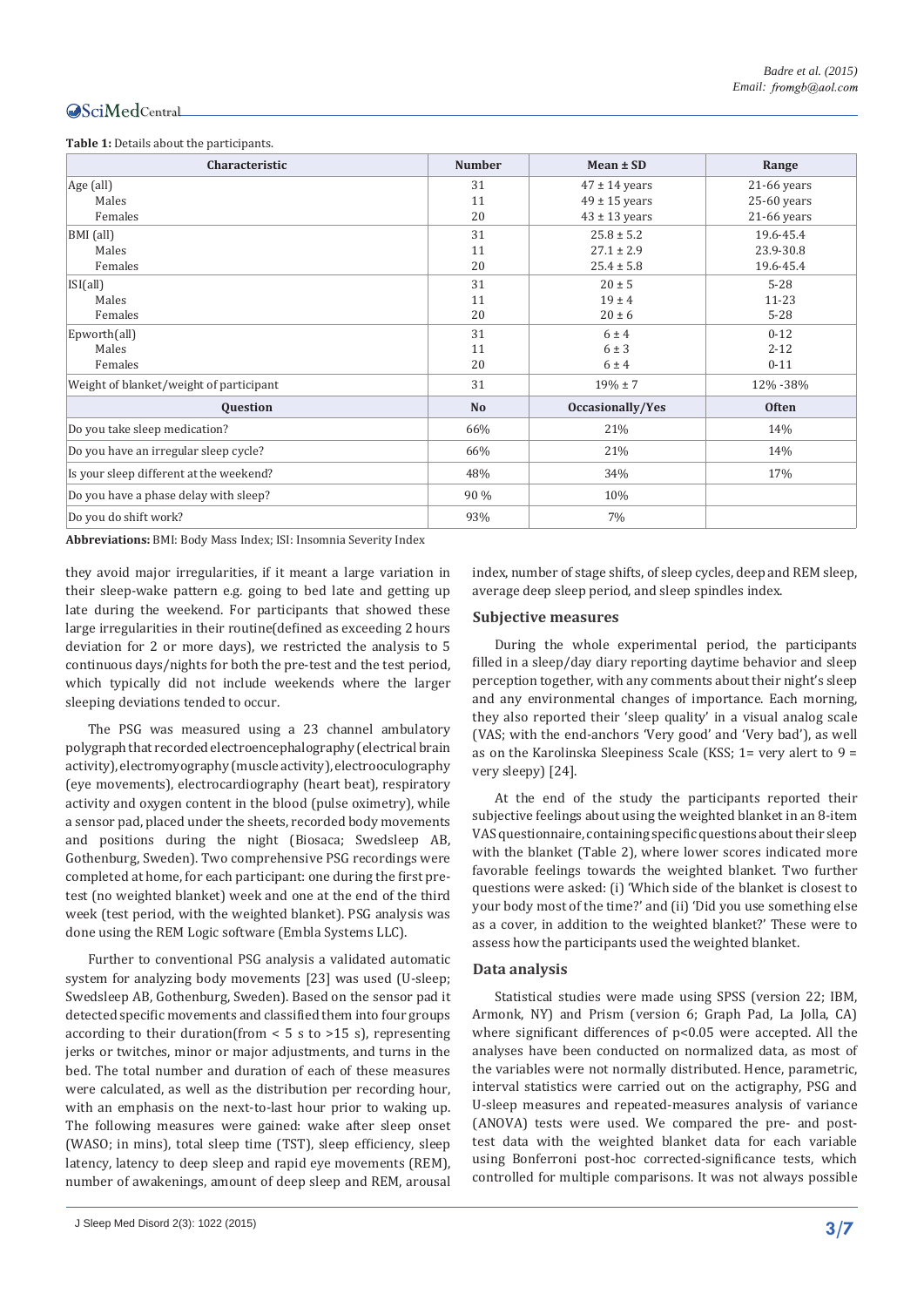|   | <b>Score between</b>                                                              |               | <b>10</b>     |
|---|-----------------------------------------------------------------------------------|---------------|---------------|
|   | How do you find sleep with the weighted blanket?                                  | Comfortable   | Uncomfortable |
| 2 | How is your experienced sleep quality, as compared to having no weighted blanket? | <b>Better</b> | Worse         |
| 3 | How do you find sleep with regard to the extra weight the blanket adds?           | Not difficult | Awkward       |
| 4 | Is it difficult to move with the weighted blanket?                                | Not at all    | Very          |
| 5 | Does the blanket affect your temperature in bed?                                  | Not at all    | Very          |
| 6 | Is it easier to settle down to sleep with the blanket?                            | Very          | Not at all    |
|   | Does the blanket give you a sense of security?                                    | Very          | Not at all    |
| 8 | How do you feel in the morning with the blanket?                                  | More rested   | More tired    |

**Table 2:** The participants rated their subjective feelings about sleep with the weighted blanket using a visual analog scale for questions 1-8.

to include all of the participants per measure due to issues such as technical problems. The effects of confounding variables, such as the participant's gender, age, use of medication, were tested as covariates. As the behavioral measures were based on questionnaires, non-parametric, ordinal tests were used for the analysis.

Additional analyses were conducted on a sub-set of participants who rated the weighted blanket favorably, which was based on their subjective assessment scores, where lower scores indicated a higher liking. The criteria for exclusion (participant who disliked the blanket) were defined as a mean score on questions 1-8 of more than 5, a maximum score of 8 or more, and scores of 8 or more on more than two questions.

# **RESULTS**

The mean ISI score for all the participants was  $19.5$  ( $\pm 5.3$ ) SD), which indicated insomnia of moderate severity (see Table 1 for further details).The mean Epworth score was 6.1 (±3.7 SD) indicating that the participants had minor issues with sleepiness in the daytime, with further details in Table 1.

# **OBJECTIVE MEASURES**

# **Actigraphy**

The actigraphy was used to determine variables about sleep metrics; therefore only the sleep period was analyzed, with the time-in-bed adjusted according to each participant's sleep diary. Actigraphy was obtained from 27 participants, from a total of 26 different measures, although some of these measures were seemingly redundant (e.g. immobility expressed in minutes compared to immobility as a percentage of time). Significant differences were found in comparing the pre-test period to the test period with the weighted blanket. Specifically, the mean sleep bout time (in mins) significantly increased ( $p = 0.035$ ), when using the weighted blanket. Furthermore, the total activity score during the time in bed ( $p < 0.001$ ) and the average dark activity (activity during the night) ( $p = 0.032$ ) significantly decreased, during weighted blanket use. These measures are shown in Figure 1.

There was an effect on the results from one of the covariates, where significant decreases were found for the sleep latency (p=0.010) and time-in-bed (p=0.009) during use of the weighted blanket, if the participant used medication. The further analysis on the participants that liked using the blanket  $(n = 19$  subjects



**Figure 1** Significant differences between the pre-test and blanket sleep periods from actigraphy measurements.

Significant improvements were found during blanket use for objective actigraphy measures, where there was (A) an increase in the mean sleep bout time, and decreases in (B) the total activity score and (C) the mean dark activity. The asterisks indicate the significance level where \* p < 0.05 and \*\*\* p < 0.001.

included) showed no further additional significant differences in the results.

The post-test actigraphy period was compared to both the pre-test and weighted blanket periods. Due to participant dropout, only 22 participants completed the post-test, as compared to the 27 who completed the pre-test and weighted blanket periods. There were no significant differences between the pre- and post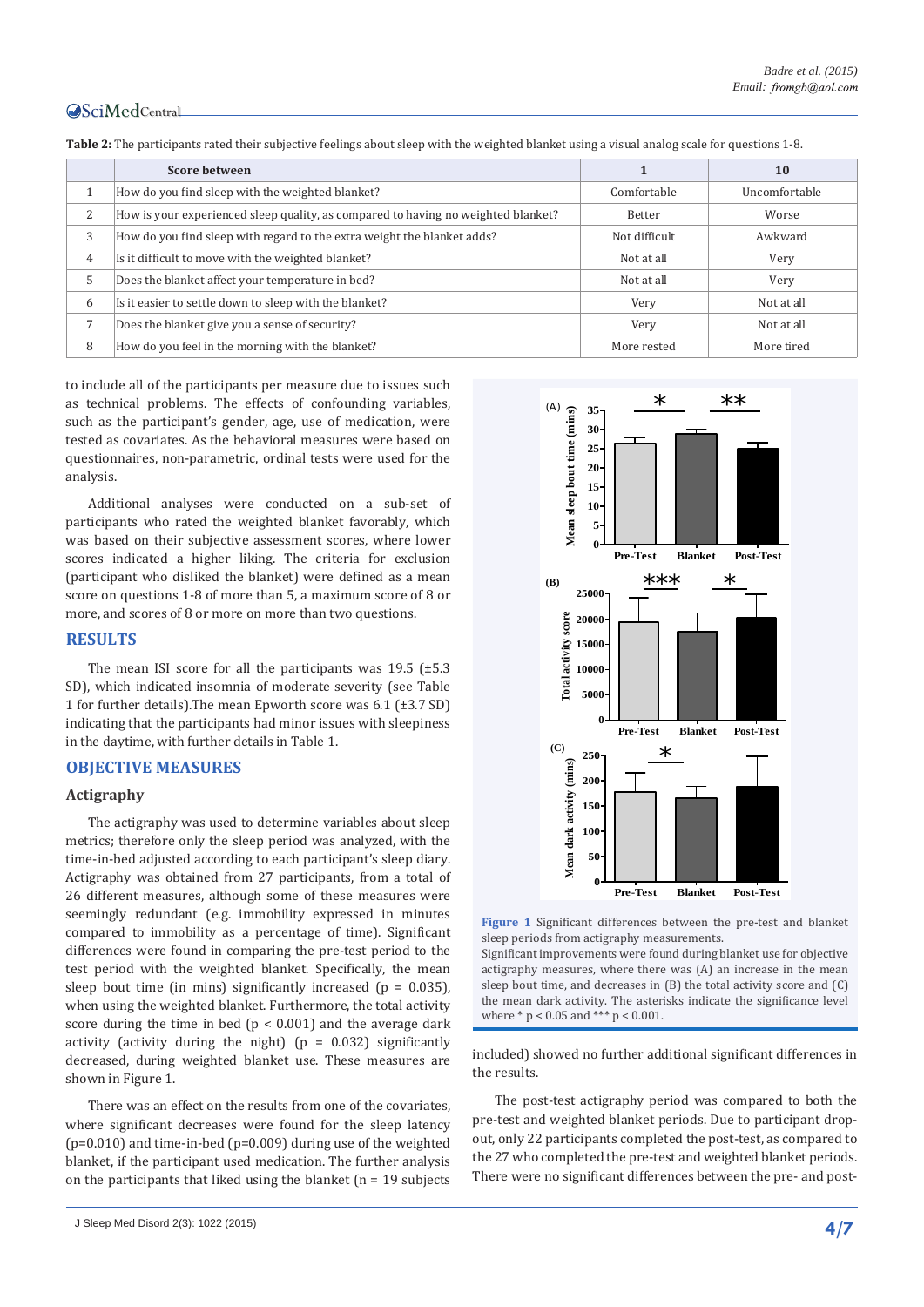test measures. There was significant decrease between using the weighted blanket and the post-test periods for the mean sleep bout time in mins ( $p = 0.003$ ), and significant increases in the total activity score ( $p = 0.018$ ) and mean activity score ( $p = 0.015$ ).

# **PSG**

A total of 25 participants completed both PSG tests during the pre-test stage and while using the weighted blanket. PSG is a state-of-the-art measure for sleep studies, but the participants often reported that it was disturbing, due to the equipment required. Only one measure gave significant difference during the weighted blanket test, as compared to the pre-test: the spindles index significantly decreased (p =0.003). However considering only the 21 participants (out of the 25 who completed the PSG, i.e. 84%) who liked the blanket, WASO was decreased significantly  $(p = 0.004)$  and TST increased significantly with the blanket  $(p = 0.004)$ =0.016).The effect of confounding variables on the PSG measures was sought, where an effect of gender was found, but this was only for the sleep spindles measure. Here, females had a higher spindles index during use of the weighted blanket, as compared to males ( $p = 0.024$ ).

#### **Movement analysis**

The U-sleep data consisted of 6 measures collected from 23 of the 25 participants who completed the PSG (in 2 subjects there were technical problems with the sensor pad). The mean movements decreased in the next-to-last hour prior to waking up, both in duration ( $p = 0.001$ ) and in number ( $p = 0.075$ ).No significant effects were found for the confounding variables on the U-sleep measures. A further analysis was run using only the subjects that liked using the weighted blanket ( $n = 15$ ). Here, the number of movements in the next-to-last hour prior to waking up now showed a very significant decrease ( $p < 0.001$ ), during blanket use.

#### **Subjective measures**

The sleep quality and KSS measures were obtained from 29 participants. There were decreases in both of these measures, meaning a better subjective sleep quality (sleep quality: decreased from 5.9 (pre-test) to 5.5 (during blanket use),  $p =$ 0.005; KSS decreased from 5.8 (pre-test) to 5.5 (during blanket use),  $p = 0.068$ . The post-test values showed no significant differences with either the pre-test or weighted blanket periods (both the sleep quality and KSS were 5.6).No significant effects were found for the confounding variables on the KSS or sleep quality measures, nor were any further differences found when only the participants that liked using the blanket  $(n = 20)$  were analyzed.

In Figure 2, the subjective assessment of using the weighted blanket showed that overall, the participants liked sleeping with the blanket ( $p = 0.035$ ), found easier to settle down to sleep ( $p =$ 0.032) and reported a much better quality of sleep ( $p = 0.004$ ), feeling more refreshed in the morning ( $p = 0.045$ ). They were not disturbed by the weight of the blanket ( $p = 0.012$ ) and in fact, felt a sense of security ( $p = 0.042$ ). Furthermore, the weighted blanket did not affect their temperature in bed. The majority of participants (63%) preferred the padding side of the blanket to be closest to their body during sleep. The majority also just used



**Figure 2** Ratings of subjective feelings about sleep with the weighted blanket. Each participant rated their feelings on VASs for eight items (numbered 1-8, see questions in Table1), where lower numbers are more favorable ratings towards the weighted blanket. The dotted line indicates the level between liking and disliking. The asterisks indicate the questions where there were significant decreases under the dotted line (i.e. significant liking),  $* p < 0.05$ ,  $** p < 0.01$ .

the weighted blanket (63%), as compared to 30% who used an additional quilt under the blanket and 7% who used a quilt over the blanket.

# **DISCUSSION**

In the present study, a chain weighted blanket was found to be effective at improving sleep quality in recognized insomniacs, both in parameters measured objectively and subjectively. The impact was more pronounced objectively when the participants reported having a positive experience of using the weighted blanket and if they used sleep medication. No adverse effects of using the weighted blanket were found.

Weighted blankets providing a 'cocooning' feeling and are often recommended for young patients with ASD and in the care of agitated elderly people. However, to our knowledge this is the first scientific study on the effect of weighted blankets in insomniacs. The ISI results validated that the selected group had mild-to-moderate insomnia and their Epworth scores, expected to be low in this group of subject, though within the normal range, were also a little elevated (mean = 6, indicating some tendency for daytime consequences), meaning that the blanket could be beneficial for general insomnia and potentially also for mild sleep problems. Based on sensory integration, it has been suggested that deep pressure and consistent sensory input, such as provided by a heavy weight on the body, can reduce physiological levels of arousal [25].A crucial point is that the weight should not be too light or heavy, and the weight must be evenly distributed throughout the fabric to provide constant tactile stimulation distributed across the body, which the current weighted blanket design provided.

There are many weighted blankets and vests on the market with different designs, for example, those with metal chains or covers filled with small plastic balls or pellets. Chain covers and ball quilts may provide different sensations (e.g. tactile, thermal insulation) and have different weights, which need to be adapted individually, as some patients may be more sensitive to stimulation, thus requiring a lesser-weighted blanket. The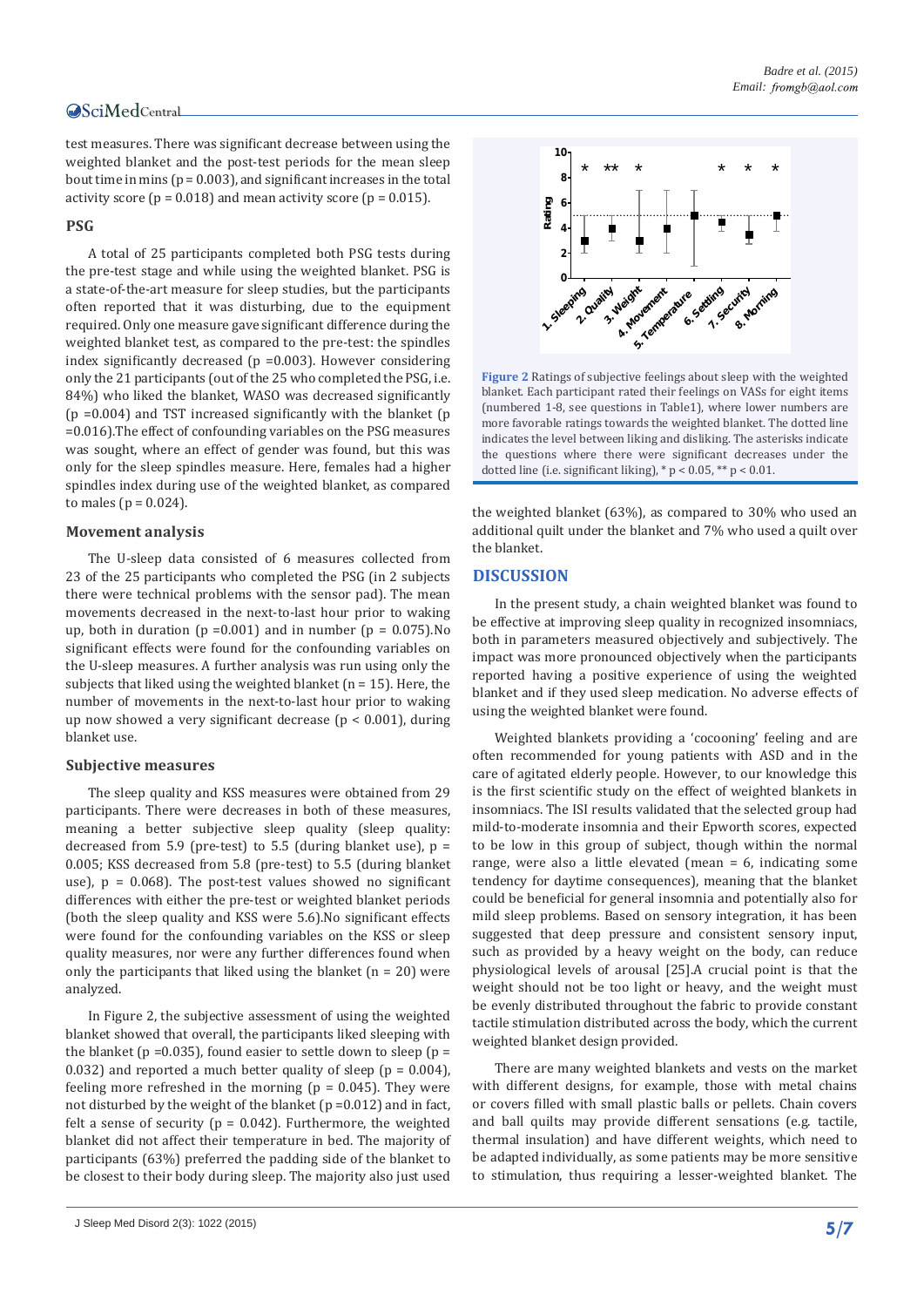effectiveness of a weighted blanket has been found to relate to the mass of a person, where a blanket that weighs more than 10% of the person's body is more beneficial [19]. All of the participants in the current study had a weight of blanket/participant ratio of more than 12% (see Table 1). The longitudinal chain construction of the present weighted blanket may adjust well to the participant's body, where an even weight is delivered over the body from the whole blanket surface, with the longitudinal chain construction adding further pressure points that fluctuate with minor movements producing a stroking-like effect.

There are limitations to the current study design, which include a lack of a control group, the long duration of the study, some missing data, and the inability to provide a placebo weighted blanket. The participants represented their own control (preand post-test measures) in our cross-over design and a control group would only have been necessary if the goal was to compare different types of blankets. However, in some tests, we had reduced numbers of participants (e.g. in the PSG), particularly due to technical issues with this equipment-intensive technique. As we calculated that we needed at least 26 participants for significant effects prior to the study, we conducted the study on 31 participants, which allowed for some issues and participant dropout (which occurred mainly at the week 4 post-test stage).Giving a weighted blanket to control participants without insomnia would have been less meaningful, unless we were interested in looking at a possible negative impact of the blanket. However, the strengths of our design include the use of combined objective and subjective assessments using different, independent methods, and the use of a pre- and post-test baseline.

PSG is the golden standard to study sleep, but it can be cumbersome, disturbing and is limited to a few nights, hence not representative of the subject's habitual night sleep. The PSG did show some beneficial effects of blanket use, including the TST and WASO that were significantly improved in the 21 participants reporting a subjective positive impact of the blanket. Regarding the significant decrease in the spindles index, this may reflect the responsiveness of the brain to stimuli, where a decreased amount suggests a 'loss of contact' with the external environment, hence working as a filter and enhancing sleep continuity [26]. The movement (U-sleep) analysis was based on recordings from the PSG pad; however, the first sleep hours can be disturbed by the PSG. Hence, we used the 'next to last hour' measure to assess sleep, since the last hour is often characterized by a shallow sleep. The participants showed a decrease of movements this next to last hour, which represented a quieter, more restful sleep. Therefore the combination with actigraphy made for a more comprehensive evaluation of the effects of using the weighted blanket over time. The actigraphy showed a number of objective improvements in sleep, including a decrease in movements and an increase in the length of sleep bouts.

Overall, these measures suggest the additional pressure stimulation from the weighted blanket provided a calming effect on the participants, by decreasing agitation and increasing the quality of their sleep. This was demonstrated through a decrease in movements during sleep with the weighted blanket, which were increased in the pre- and post-test periods, and also the subjective increased in sleep quality (measured by the VAS) and KSS (which is a validated instrumental scale). Although these subjective measures are possibly less clinically relevant, it is important to consider the psychological effects of using the weighted blanket (cf. [20]), for example, having a positive attitude. Weighted blankets and deep pressure touch may work well for insomniacs, both through psychological means (e.g. calming and 'cocooning', releasing anxiety [27]) and physiological means (e.g. tactile input that decreases activity of the sympathetic nervous system [28]).As increased sympathetic arousal likely affects sleep quality negatively, reducing it may aid sleep.

# **CONCLUSION**

The weighted chain blanket used in the present study had a positive impact on sleep, both objectively and subjectively, where a number of physiological and behavioral measures were improved during weighted blanket use. When the participants used the weighted blanket, they had a calmer night's sleep, with a decrease in movements. Subjectively, they believed that using the blanket provided them with a more comfortable, better quality, and more secure sleep. In conclusion, a weighted blanket may aid in reducing insomnia through increased tactile and proprioceptive inputs, may provide an innovative, nonpharmacological approach and complementary tool to improve sleep quality.

# **CONFLICT OF INTEREST**

The study was supported by a grant from Somna AB. GB is the Medical Director of SDS Clinic, where the study was overseen.

# **REFERENCES**

- 1. [Léger D, Guilleminault C, Bader G, Lévy E, Paillard M. Medical and](http://www.ncbi.nlm.nih.gov/pubmed/12224841)  socio-professional impact [of insomnia. Sleep. 2002; 25: 625-629.](http://www.ncbi.nlm.nih.gov/pubmed/12224841)
- 2. [Ohayon MM, Bader G. Prevalence and correlates of insomnia in the](http://www.ncbi.nlm.nih.gov/pubmed/21087896)  [Swedish population aged 19-75 years. Sleep Med. 2010; 11: 980-986.](http://www.ncbi.nlm.nih.gov/pubmed/21087896)
- 3. [Hillman DR, Lack LC. Public health implications of sleep loss: the](http://www.ncbi.nlm.nih.gov/pubmed/24138358)  [community burden. Med J Aust. 2013; 199: S7-10.](http://www.ncbi.nlm.nih.gov/pubmed/24138358)
- 4. [Riemann D, Nissen C, Palagini L, Otte A, Perlis ML, Spiegel Alder K.](http://www.ncbi.nlm.nih.gov/pubmed/25895933)  [The neurobiology, investigation, and treatment of chronic insomnia.](http://www.ncbi.nlm.nih.gov/pubmed/25895933)  [Lancet Neurol. 2015; 14: 547-558.](http://www.ncbi.nlm.nih.gov/pubmed/25895933)
- 5. [National Center on Sleep Disorders Research. National Institutes of](https://www.nhlbi.nih.gov/about/org/ncsdr/)  [Health.](https://www.nhlbi.nih.gov/about/org/ncsdr/)
- 6. Colten HR, Altevogt BM. Committee on Sleep Medicine and Research -Sleep Disorders and Sleep Deprivation: An Unmet Public Health Problem. The National Academies Press Washington, DC, National Academy of Sciences. 2006; 404.
- 7. [Asplund R, Aberg H. Sleep and cardiac symptoms amongst women](http://www.ncbi.nlm.nih.gov/pubmed/9627158)  [aged 40-64 years. J Intern Med. 1998; 243: 209-213.](http://www.ncbi.nlm.nih.gov/pubmed/9627158)
- 8. [Arnold LE. Alternative treatments for adults with attention-deficit](http://www.ncbi.nlm.nih.gov/pubmed/11462750)  [hyperactivity disorder \(ADHD\). Ann N Y Acad Sci. 2001; 931: 310-341.](http://www.ncbi.nlm.nih.gov/pubmed/11462750)
- 9. [Collins A, Dworkin RJ. Pilot study of the effectiveness of weighted](http://www.ncbi.nlm.nih.gov/pubmed/22214113)  [vests. Am J Occup Ther. 2011; 65: 688-694.](http://www.ncbi.nlm.nih.gov/pubmed/22214113)
- 10.[Fertel-Daly D, Bedell G, Hinojosa J. Effects of a weighted vest on](http://www.ncbi.nlm.nih.gov/pubmed/12959227)  [attention to task and self-stimulatory behaviors in preschoolers with](http://www.ncbi.nlm.nih.gov/pubmed/12959227)  [pervasive developmental disorders. Am J Occup Ther. 2001; 55: 629-](http://www.ncbi.nlm.nih.gov/pubmed/12959227) [640.](http://www.ncbi.nlm.nih.gov/pubmed/12959227)
- 11.[Grandin T. Calming effects of deep touch pressure in patients with](http://www.ncbi.nlm.nih.gov/pubmed/19630623)

J Sleep Med Disord 2(3): 1022 (2015) **6/7**